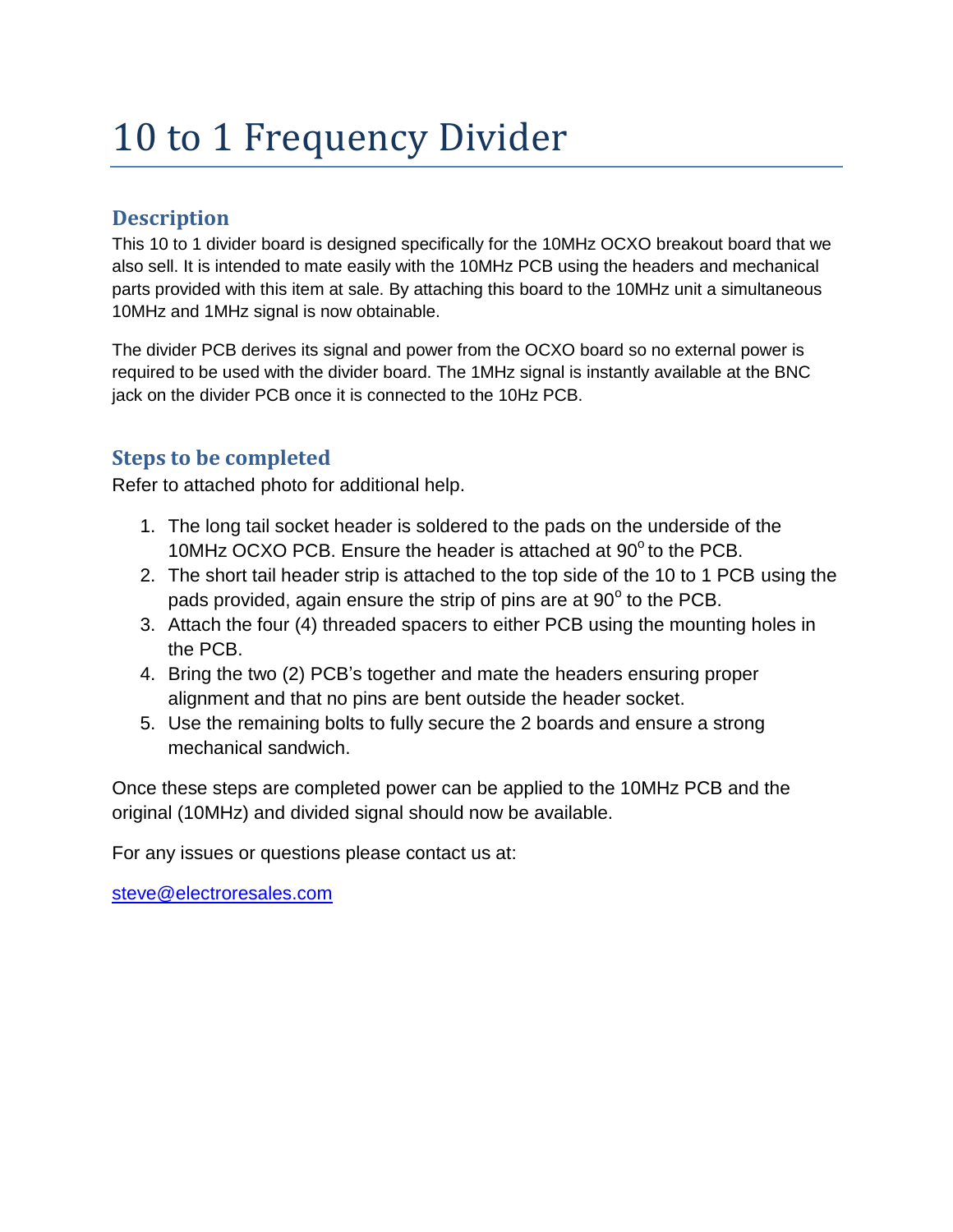

Use the above picture to understand how to use the headers to connect the boards electrically.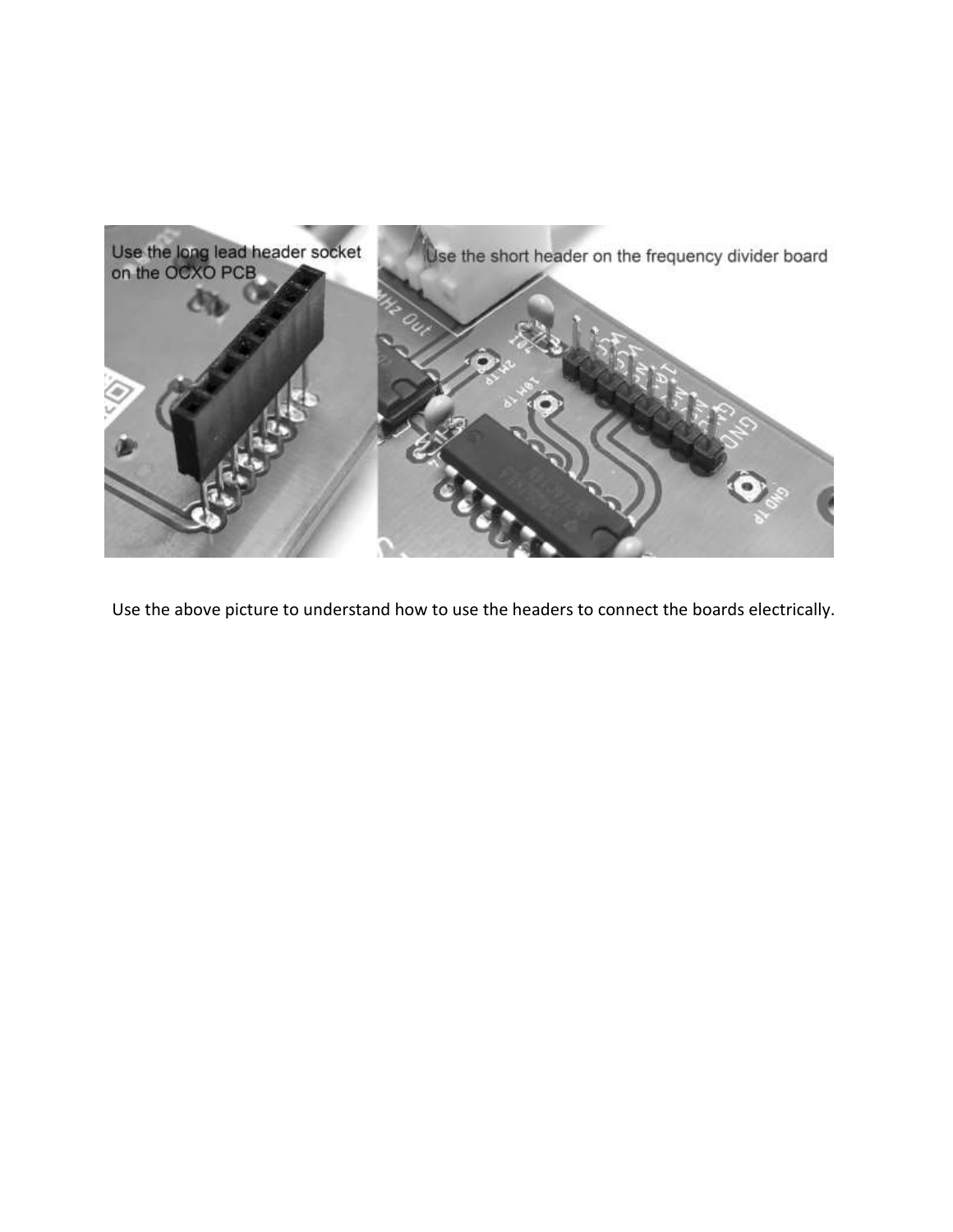